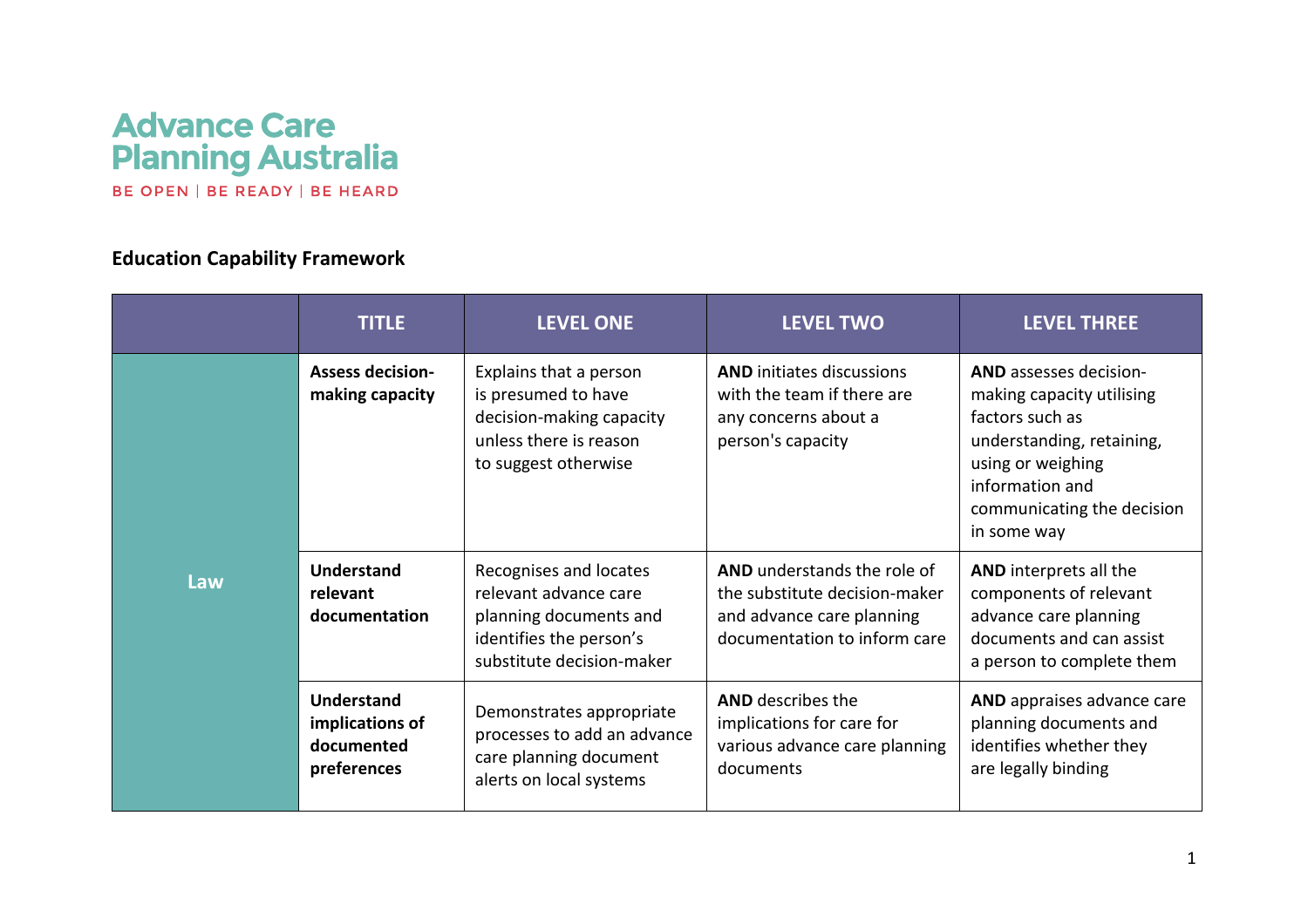| <b>Communication -</b><br>with the person /<br>family / carers | <b>Respond to cues</b>                      | Explains advance care<br>planning and can provide<br>general information<br>about it                                                 | <b>AND</b> identifies the most<br>appropriate time to initiate<br>advance care planning<br>conversations                                                     | AND uses appropriate<br>communication strategies to<br>assess willingness to engage<br>in advance care planning                                  |
|----------------------------------------------------------------|---------------------------------------------|--------------------------------------------------------------------------------------------------------------------------------------|--------------------------------------------------------------------------------------------------------------------------------------------------------------|--------------------------------------------------------------------------------------------------------------------------------------------------|
|                                                                | <b>Tailors</b><br>communication             | Recognises trigger factors<br>where advance care<br>planning may assist a person<br>and can refer<br>to others                       | <b>AND</b> facilitates a safe<br>and meaningful discussion<br>allowing the person to<br>express their own views,<br>recognising it is a voluntary<br>process | <b>AND tailors communication</b><br>so it is sensitive to culture<br>and diversity and can meet<br>the person's and their loved<br>one's needs   |
|                                                                | <b>Initiates</b><br>discussion<br>early     | Initiates an advance care<br>planning discussion                                                                                     | AND identifies what the<br>person wants to achieve<br>from the advance care<br>planning discussion                                                           | AND guides advance care<br>planning discussions that<br>focus on the person's<br>current and future health<br>status and preferences for<br>care |
|                                                                | <b>Identifies values</b><br>and preferences | Reflects on their personal<br>values and preferences and<br>can differentiate between<br>these and consumer agenda                   | AND uses appropriate<br>questioning styles to assist<br>the person to express their<br>values and preferences                                                | <b>AND</b> facilitates the<br>documentation of values<br>and preferences in advance<br>care planning documents                                   |
| <b>Communication</b><br>- with the team                        | <b>Recognises</b><br>the team               | Identifies the contribution of<br>all health professionals and<br>care workers in a person's<br>advance care planning<br>discussions | AND engages other health<br>professionals and care<br>workers in advance care<br>planning conversations<br>relevant to the person                            | <b>AND</b> widely promotes<br>advance care planning, leads<br>initiatives to raise awareness<br>and promotes inclusion into<br>routine practice  |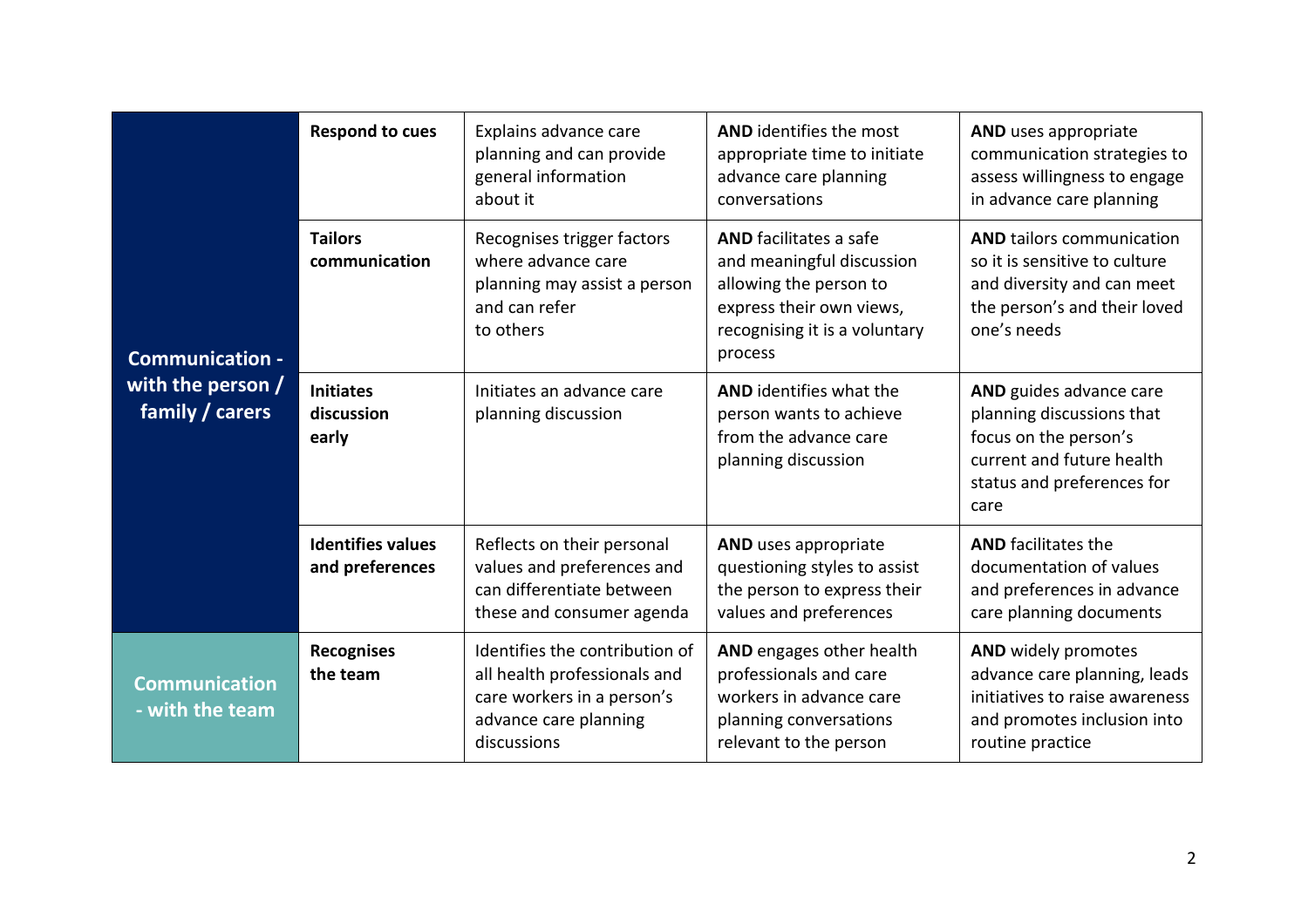|               | <b>Negotiates</b><br>differing<br>perspectives   | Recognises and discusses<br>when treatment<br>interventions may not match<br>stated values and<br>preferences for care                                   | AND facilitates a discussion<br>with the person and their<br>team regarding intervention<br>decisions                                                                             | <b>AND</b> advocates for the<br>person based on the<br>preferences<br>stated/documented,<br>recognising the team may<br>not be unified                                                |
|---------------|--------------------------------------------------|----------------------------------------------------------------------------------------------------------------------------------------------------------|-----------------------------------------------------------------------------------------------------------------------------------------------------------------------------------|---------------------------------------------------------------------------------------------------------------------------------------------------------------------------------------|
|               | <b>Communicates</b><br>with team                 | Is aware of processes to<br>receive, store and share<br>advance care planning<br>documents                                                               | <b>AND</b> appropriately documents<br>any advance care planning<br>conversations had with<br>the person                                                                           | AND informs the team of<br>any values and preferences<br>expressed by the person<br>and negotiates different<br>perspectives                                                          |
|               | Person-centred<br>care guides<br>decision-making | Recognises that there may<br>be different perspectives<br>between the goal of the<br>person, the substitute<br>decision-maker and the<br>healthcare team | AND outlines that a person's<br>values and preferences for<br>care are to be given priority,<br>despite any conflicting views,<br>unless there is concern about<br>their accuracy | AND demonstrates how to<br>raise and escalate any<br>ethical concerns or<br>challenges                                                                                                |
| <b>Ethics</b> | <b>Considers</b><br>outcomes of<br>treatment     | Explains to the person<br>with sufficient capacity that<br>they can guide the<br>healthcare team regarding<br>interventions                              | AND describes to the person<br>what conditions may arise<br>and what treatments may be<br>available to them including<br>any treatments that would be<br>considered futile        | AND guides the person<br>and/or their substitute<br>decision-maker through<br>possible outcomes for<br>treatment and reviews<br>alignment with the person's<br>values and preferences |